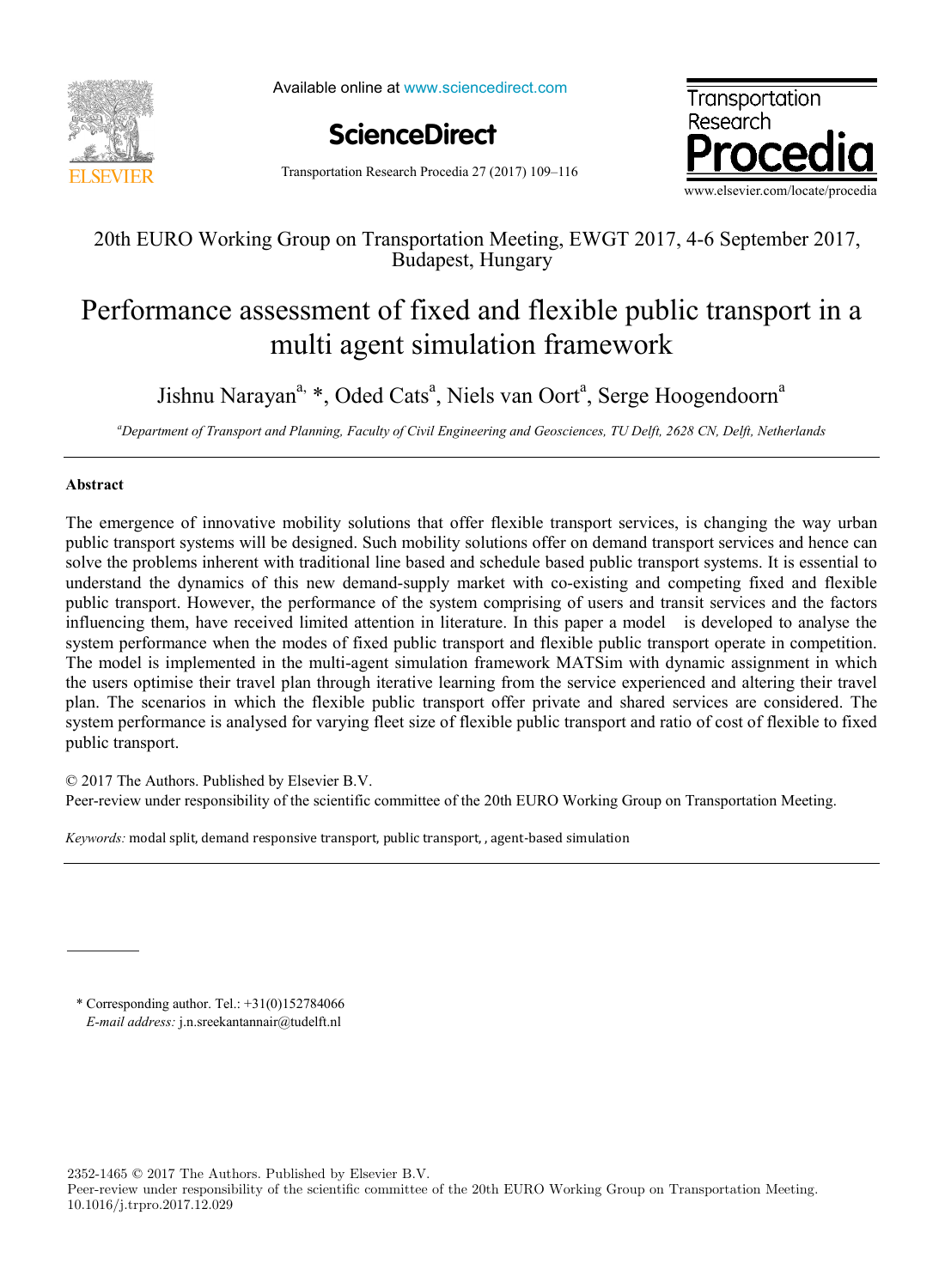## **1. Introduction**

Conventional public transport systems are characterized by services that are line based and schedule based. They operate along routes and schedules which are mostly fixed during the day offering high frequency services during peak-hours and relatively low frequency services during off peak hours. This requires rigid planning and operations and does not consider the real time variations in demand. Furthermore, it is often not accessible to users from areas with low demand density. This in turn leads to longer waiting times for transit users and the demand from regions of low demand density not being satisfied.

Recent technological advancements, namely real-time fleet management and travel booking platforms, have enabled the emergence of innovative mobility solutions which offer on demand services. These types of flexible public transport services can relieve the disadvantages inherent to fixed public transport systems. The demand is typically specified as a travel request which the operator/driver of the service receives through an online platform. The fleet of vehicles operated by the system may offer door-to-door service picking up passengers from their origin and dropping them off at their destination, or stop-to-stop service in which passengers are picked up and dropped off from pre-defined pickup and drop-off locations. The service offered might be a sequentially shared type in which a vehicle is shared in sequence by many passengers such that at each given time there will be only a single passenger in the vehicle or a simultaneously shared service in which more than one passenger share the vehicle on a given trip. Note that the service discussed here is different from the car (or bike) sharing systems in which travelers pick up vehicles from dedicated stations near their origin and drop off the vehicles at dedicated stations near their destination.

The modelling of fixed and flexible public transport systems have been studied by researchers over the years. Designing fixed public transport systems requires satisfying conflicting objectives. Some of the pioneering works in the area include Res and Baaj (1995), Ceder and Wilson (1986), and Mandl (1980). The problem deals with determining a set of routes over a network comprising of a set of nodes and corresponding links so as to minimize objectives related to passenger travel time, operator's operating cost, or their combination. The modelling of flexible public transport systems has been studied by researchers as a Dial-a-Ride Problem (DARP) which is a generalization of the Vehicle Routing Problem (VRP), which in turn is a generalization of the Travelling Salesman Problem (TSP). The major objective of the DARP is to determine a set of minimum cost paths and schedules to satisfy a set of travel requests subject to a set of constraints on time windows or deviation from the least cost path. Depending on whether the travel requests are known upfront or not, the problem can be considered static or dynamic respectively. An excellent review of the models and algorithms used for DARP is given in Cordeau and Laporte (2007). Due to the complexity of both the problems (NP Hard), generating an exact analytical/mathematical solution becomes nearly impossible for large instances of the problem. Hence heuristic/metaheuristic or evolutionary optimization methods have been used to obtain optimal solutions or improve a set of initial feasible solutions in search for an optimal solution such as in Uchimura et al. (2002), Nanry and Wesley Barnes (2000), Neumann (2014), Kuan et al. (2006), Arbex and da Cunha (2015).

Due to the growing availability of technologies that facilitate the large-scale deployment of flexible public transport services, its interaction with fixed services has recently been a subject of research. An IDARP (Integrated Dial-a-Ride Problem), a generalization of the Dial-a-Ride Problem, was formulated as scheduling travel requests where some portion of the trips is covered by fixed services. In most of those studies, the flexible system is modelled as a complement to fixed public transport services or as a means of access to an extensive public transport network (Posada and Anderson (2016), Uchimura et al. (2002)). In the literature which dealt with competing fixed and flexible systems, the flexible system was in some cases envisaged to consist of a fleet of fully-automated vehicles. The major focus of those works was on the simulation of such services in which fixed service was included as an alternative mode choice (Speranza (2016), Sebastian (2017), Lima Azevedo et al. (2016)). However these studies have not analyzed the effects of factors such as fleet size, operational strategy, and cost ratio on the performance of the system in the context of competing services. It is necessary to understand the extent to which these factors affect the dynamic demand-supply interactions. In this paper, an attempt is made to study the effect of different operational strategies, level of service, and service costs on the overall performance of the system when considering the perspectives of users as well as the operators of both services. The term 'fixed public transport'